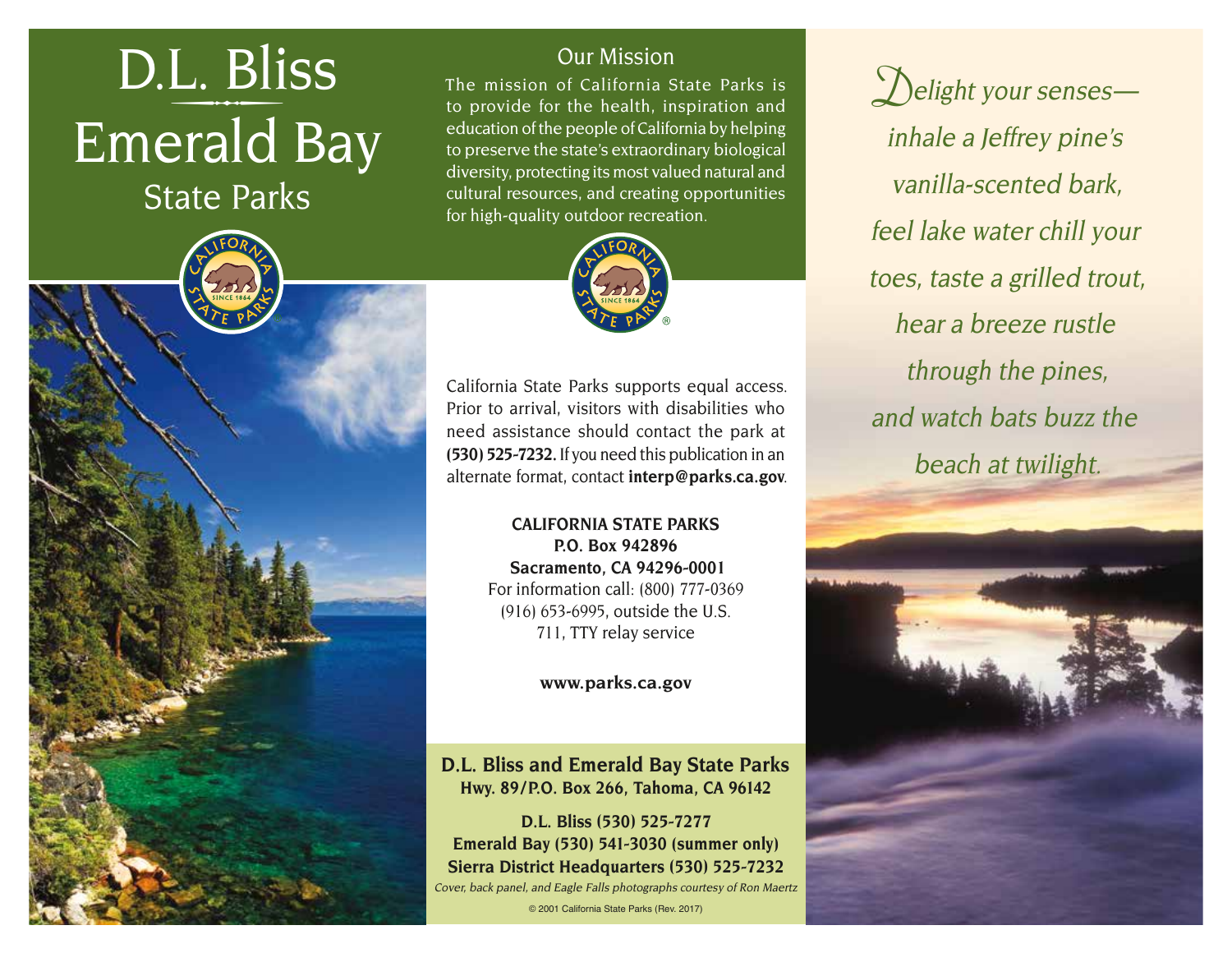**D.L. Bliss and Emerald Bay State Parks** include more than six miles of magnificent Lake Tahoe's west shore, covering 1,830 acres in California's Sierra Nevada. From the scenic overlook on Highway 89, you can see a brilliant panorama of Emerald Bay, Fannette Island, Lake Tahoe, and the distant Nevada shore. Nearby Eagle Creek cascades over three falls and disappears into the lake.

D.L. Bliss State Park is named for a pioneering lumberman,

railroad owner, and banker from the region. The Bliss family donated 744 acres to the California State Park System in 1929.

Redwoods League helped raise funds to acquire the land. The nucleus of Emerald Bay State Park, including Vikingsholm, was sold to the State for half the appraised value by Placerville lumberman Harvey West in 1953. Save the



Emerald Bay was designated a National Natural Landmark by the U.S. Department of the Interior in 1969.

Summer temperatures at Tahoe range from highs of 90 degrees during the day to the low 40s at night. Winter temperatures average from a high of 40 degrees to a low of 0. Depending on the weather, the parks are open from late May

Eagle Falls

through September and are closed during the winter. Heavy Sierra snowfall may temporarily close Highway 89 in winter.

#### **PARK HISTORY**

#### **Native People**

people to inhabit the Lake Tahoe basin and the nearby Sierra Nevada range. Washoe have The Washoe (aboriginal Wašiw) were the first

lived in the Tahoe basin since its beginnings. They traveled seasonally: hunting, fishing, and gathering locally available food. The Washoe moved from the lake they called da-ow-aga to the lower valleys in Nevada and California for the winter. Da-ow-aga is revered as the center of the Washoe world.

 environment—contrary to the Washoe values Between 1848 and 1862, the Washoe people's estimated 10,000 square miles of lakeside and surrounding land were taken during the gold and silver rushes. New settlers logged off the Sierra range to construct mines and dwellings, altering the of a healthy environment for the people, water, wildlife, and plants.

Their descendants, the Washoe Tribe of California and Nevada, are now engaged in efforts to reclaim portions of their land.

The Washoe Tribe operates the Meeks Bay resort and campground concession north of D.L. Bliss State Park. The Washoe people continue to devote their time to their language and culture.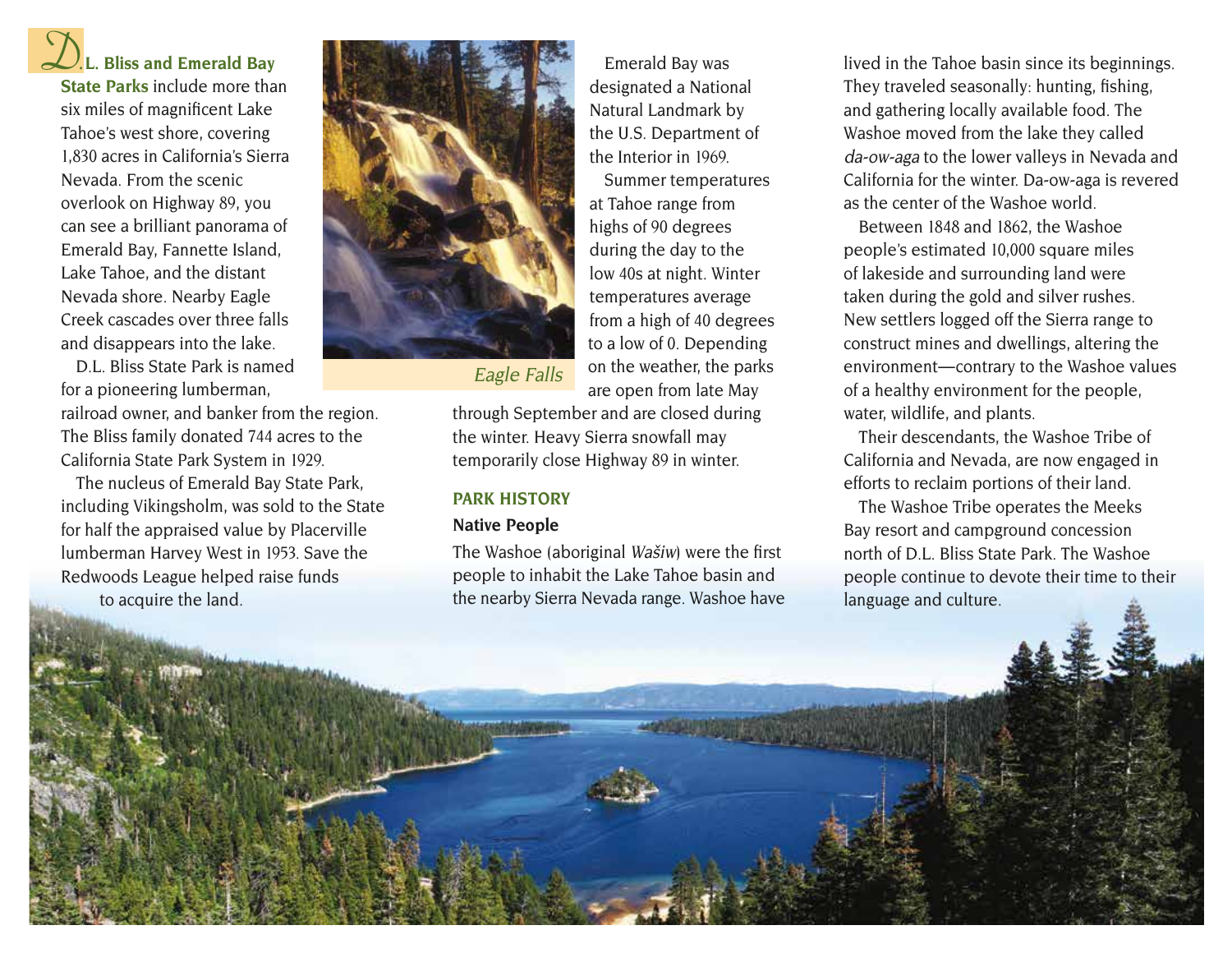





The Vikingsholm tour includes the restored summer lodge and interior rooms and concludes with a visit to the sod-roofed garage and carport.

#### **Vikingsholm**

In 1928, Mrs. Lora J. Knight of Santa Barbara purchased this isolated site at the head of Emerald Bay. Knight instructed Lennart Palme, a Swedish-born architect and her nephew by marriage, to design a home for her. Following a trip to Scandinavia, the two decided to use elements found in Norwegian farmsteads and wooden stave churches, without disturbing a single one of the Emerald Bay site's magnificent trees.

Vikingsholm's construction methods and materials, including granite boulders in the foundations and walls, are the same as those used in ancient Scandinavia. Towers, intricate carvings, and hand-hewn timbers were used to create the home. The sod roofs, with their living grass and flowers, are copied from sites in Norway. Many of the furnishings that Mrs. Knight wanted for Vikingsholm were so historically significant that their export was forbidden by the Norwegian and Swedish governments. She had authentic furnishings duplicated in detail, down to the measurements, colorations, and aging of the wood. Vikingsholm was completed in September 1929. Mrs. Knight spent her summers at the home until her death in 1945.

Visitors can take a guided tour of Vikingsholm, listed on the National Register of Historic Places, from Memorial Day through September for a nominal fee. The building is about a mile down a steep pedestrian trail from the parking lot at the Emerald Bay Overlook. Call the Sierra District office in advance at (530) 525-7232 for information about Vikingsholm ADA accessibility.

#### **Fannette Island**

Emerald Bay's Fannette Island is the only island in Lake Tahoe. A sparsely timbered, brush-covered upthrust of granite that rises 150 feet above the water, Fannette Island was not always known by that name. During the past 100 years, it was known as



Underwater preserve, Emerald Bay

Eckley's Island, Coquette Island, Baranoff Island, Dead Man's Island, Hermit's Island, and Emerald Isle.

Captain Dick Barter, "the Hermit of Emerald Bay," lived on Dead Man's Island from 1863 to 1873. He built his own wooden chapel and tomb above the high-water line of the island. In 1873, the captain's boat was found wrecked at Rubicon Point above deep water; his body was never recovered.

In 1929, Lora Knight had a stone tea house, resembling a miniature castle, built on Fannette Island. Mrs. Knight and her guests would take a motorboat to have tea on the island. The tea house had a small corner fireplace with a large oak table and four oak chairs. Vandalism has taken its toll; only the stone shell remains.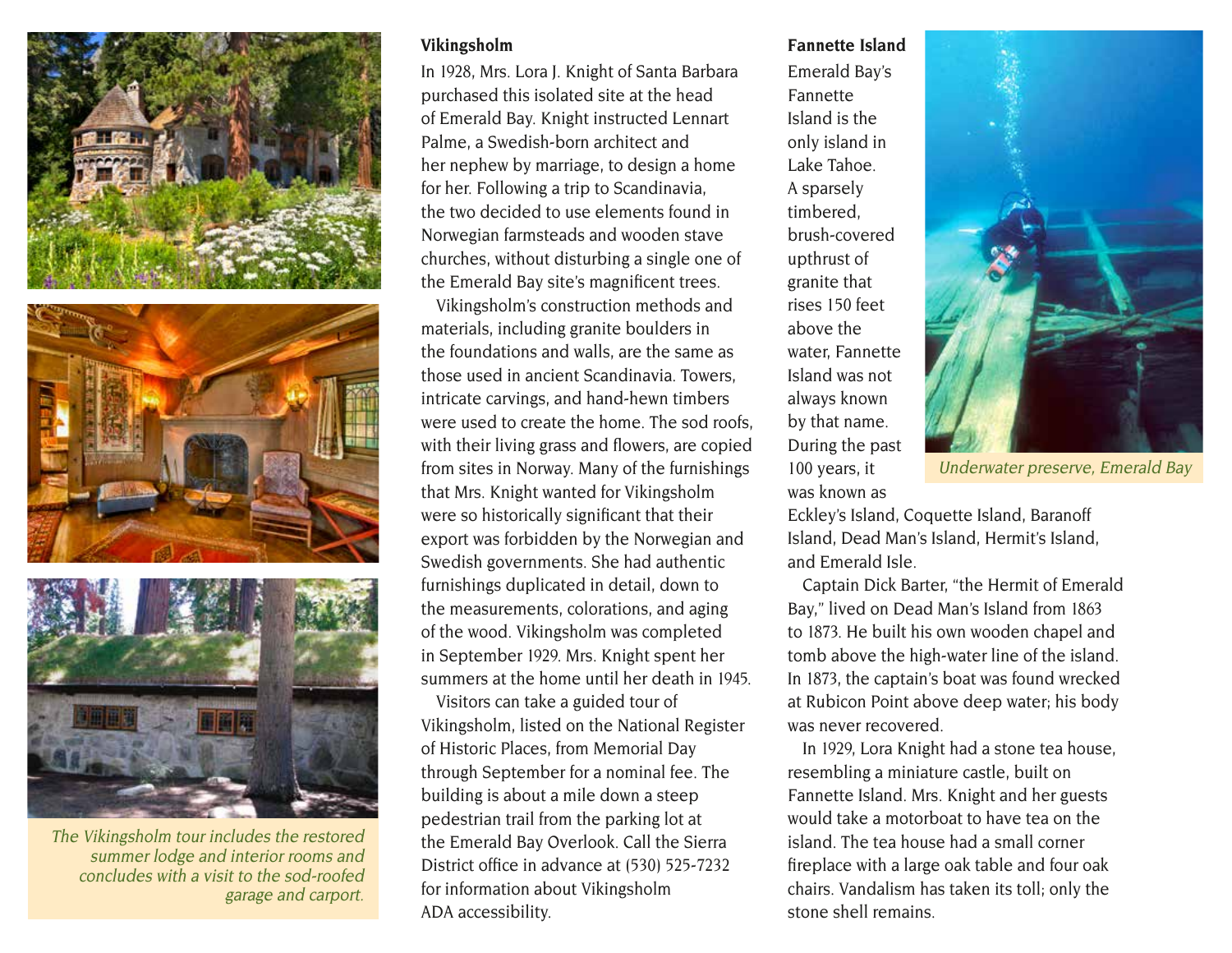#### **Underwater Preserve**

Emerald Bay, long recognized for its spectacular natural beauty, is formed by steep Sierra cliffs that plunge into the narrow bay. The underwater preserve extends around the entrance to the bay and includes Rubicon, Emerald, and Eagle Points.

Archaeological data indicates that this prehistoric site includes bedrock mortars, scuttled craft, and at least eight vessels reported to have been lost in the underwater area.

As California's first shipwreck preserve, Emerald Bay's underwater state preserve was officially opened to the public in September 1994. Wooden cargo barges, constructed of massive ponderosa pine timbers, can be located by a historic site marker buoy on the surface; underwater, the barges are marked with a monument. The historic former site of the Emerald Bay Camp Resort, now the park's boat camp, has 12 small craft sunk at their moorings: a launch, lapstrake motorboat, sailboat, metal kayak, hard chine fishing boat, and several Y-back rowboats.

#### **NATURAL RESOURCES**

The grandeur of the parks and their setting came from successive upheavals of the mountain-building processes that raised the Sierra Nevada. Lake Tahoe (from a Washoe word interpreted to mean "edge of the lake") lies east of the main Sierra crest at more than 6,200 feet elevation. After the mountains rose to the east and west, the lake's basin was completed by glaciers, massive landslides, and lava seeping from volcanic vents, especially to the north.

Emerald Bay was gouged out by glaciers thousands of years ago; the points at the bay's entrance are terminal glacial moraines. Geologists believe that the granite of Fannette Island resisted the glacial ice. The lake is over 22 miles long, 12 miles wide, and more than 1,600 feet deep. You can see approximately 70 feet into its depths from promontories such as Rubicon Point. The lake level is controlled by a small dam on the Truckee River at Tahoe City. More than 62 streams feed water into the lake, but the Truckee River is the only outflow.

The Lake Tahoe basin has a wide variety of trees and plants. Majestic sugar pines grow on the thin granitic soil of D.L. Bliss. The parks also contain ponderosa and Jeffrey pines, incense cedar, Sierra juniper, and black cottonwood. Along the streams grow quaking aspen, alder, willow, mountain



Recreational opportunities include camping, hiking, swimming, boating, scuba diving, fishing, and nature viewing in a spectacular environment.

dogwood, service berry, and bitter cherry. Wildflowers — such as columbine, leopard lily, bleeding heart, and yellow monkey flower — bloom in season. Chipmunks and Steller's jays feed and hide among ceanothus, chinquapin, currant, gooseberry, huckleberry, and manzanita. Lucky visitors may spot a bald eagle or an osprey fishing.

Monkey flower

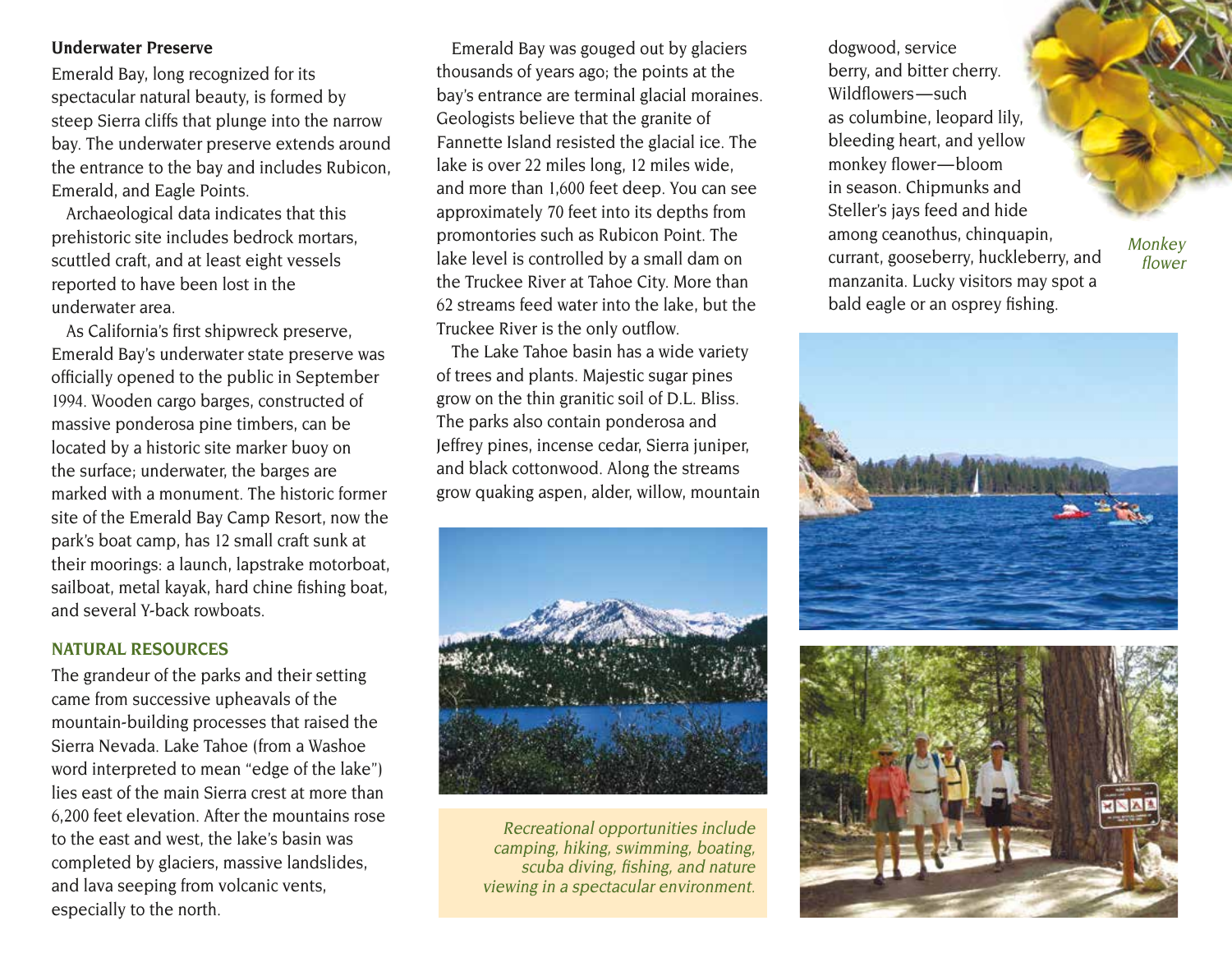

Lakeview campsite

#### **RECREATION**

#### **Camping, Water Sports, Hiking**

The parks have more than 250 family campsites, each with a table, food locker, and stove, plus nearby restrooms and hot showers. Although there are no hookups, some sites at D.L. Bliss will accommodate trailers up to 15 feet or motor homes up to 18 feet. Emerald Bay can accommodate trailers up to 18 feet or motor homes up to 21 feet. The D.L. Bliss group campground will accommodate up to 50 people, with a limit of 10 cars. Reserve all campsites by calling (800) 444-7275 or visit **[www.parks.ca.gov](http://www.parks.ca.gov)**.

Twenty primitive campsites are reachable by boat. While the parks themselves have no launching facilities, boats can be launched from private facilities about six miles to the north or south. Scuba diving is allowed in the underwater preserve.

Visitors can swim at D.L. Bliss State Park's Lester and Calawee Cove beaches, at Emerald Bay's boat camp, and at Vikingsholm. Fish for rainbow, brown, and Mackinaw trout or Kokanee salmon (a landlocked form of the Pacific sockeye) all successfully introduced into the lake. All anglers aged 16 and over must carry a valid California fishing license. For more information or to purchase a license, visit **[www.wildlife.ca.gov](http://www.wildlife.ca.gov.)**.

During the summer, interpretive programs and activities are scheduled.

The Rubicon Trail for hikers follows the scenic lakeshore from Calawee Cove at D.L. Bliss past Vikingsholm to Upper Eagle Point Campground at Emerald Bay. The trail crosses the lower cascades of Eagle Creek and Eagle Falls. Access to the shore of Emerald Bay is limited to boat and foot traffic.



Black bear cub

## **ACCESSIBLE FEATURES**

Parking and restrooms at D.L. Bliss are barrier-free; tour videotapes and visual guides are available at Vikingsholm. Both parks have some wheelchair-accessible campsites. Accessibility is improving; for updates, visit **<http://access.parks.ca.gov>**.

#### **BEAR ENCOUNTERS**

#### **Never approach a bear!**

The American black bears that inhabit the Tahoe region may be colored black, brown, cinnamon, or even blonde. Strict regulations protect the bears and can reduce negative encounters between humans and bears.

- Bear-resistant food storage facilities are available at park campgrounds. Cars and coolers are not bear-proof.
- All food and refuse, when not actively being used or transported, must be stored

in the bear-resistant facilities provided.

- Do not store scented items — food, toiletries, or refuse — in vehicles within campgrounds.
- Food and refuse that cannot be stored in bearresistant facilities provided must be discarded in a bear-proof dumpster.
- If you see a bear in the campground, do not run. Be aggressive; assert your dominance by standing tall and making loud noises to scare the bear away.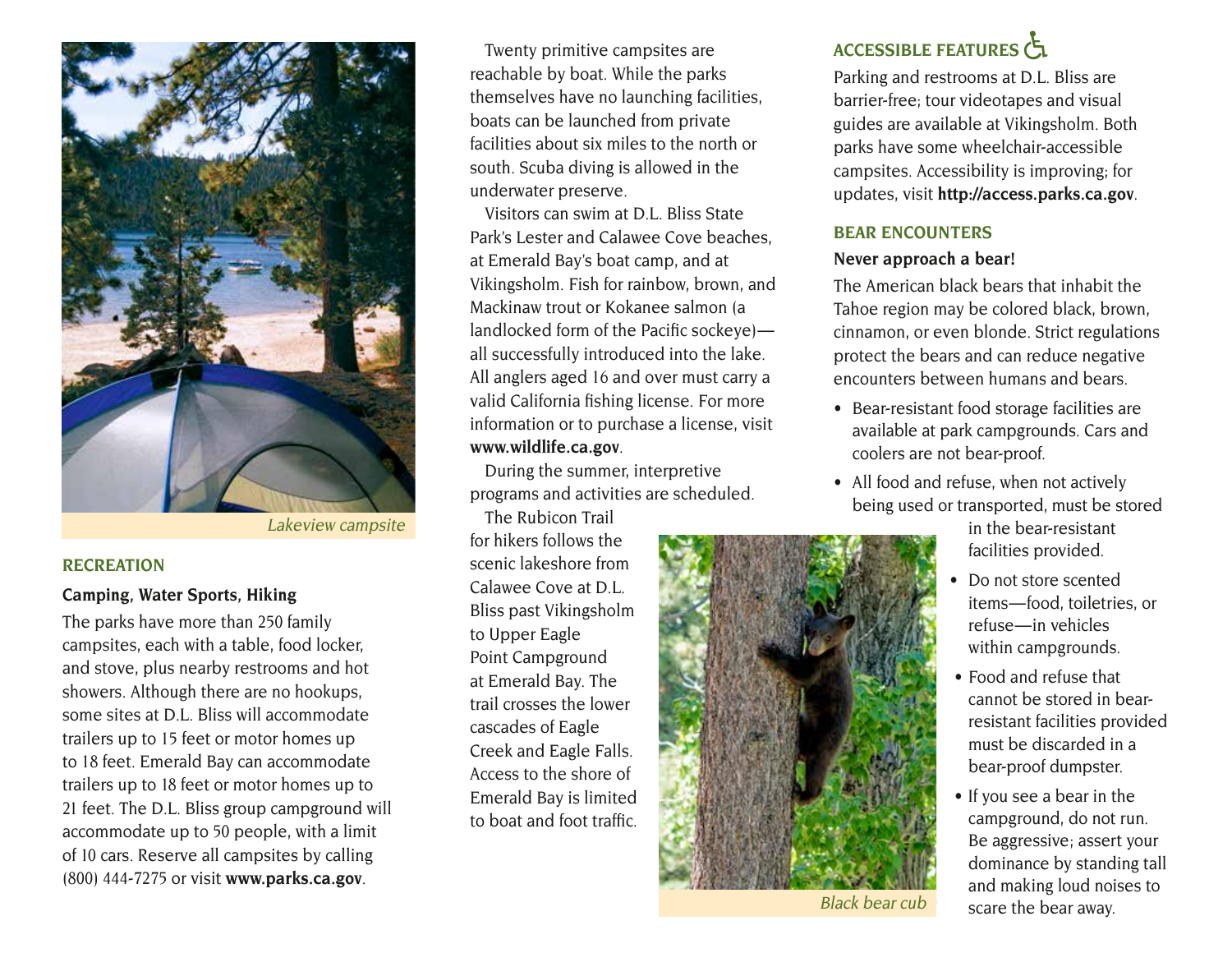• In the woods, respect the bear's territory. Make eye contact, but don't stare. Pick up small children. Make yourself appear as large as possible. Stay calm and quiet; back away slowly. Bears will often climb a tree if frightened and usually won't come down as long as humans are present.

#### **NEARBY STATE PARKS**

- Tahoe State Recreation Area ¼ mile east of Tahoe City on Hwy. 28 (530) 583-3074 (summer only)
- Ed Z'berg Sugar Pine Point State Park 10 miles south of Tahoe City on Hwy. 89 (530) 525-7982
- Kings Beach State Recreation Area Hwy. 267, Kings Beach on Hwy. 89 (530) 523-3203



D.L. Bliss visitors at Balancing Rock

#### **PLEASE REMEMBER**

- Hikers must stay on marked trails.
- Smoking is prohibited on trails because of fire danger.
- Campfires must be confined to fire rings and stoves provided. Do not gather dead wood, which is recycling back to the earth. Camp hosts have firewood for sale.
- All natural and cultural features are protected by law and should not be disturbed, altered, or removed.
- Only trained service animals are permitted on trails, on beaches, or in the Vikingsholm area.
- **Except for service animals, dogs are allowed only in campgrounds, not on trails or beaches.** Pets must be kept on a six-foot-maximum leash during the day and in an enclosed vehicle or tent at night. Clean up after all pets.
- Jumping and diving into the water from shore, rocks, or piers are not permitted.

This park receives support in part through a nonprofit organization. For information contact Sierra State Parks Foundation 1295 North Lake Blvd. P.O. Box 28, Tahoe City, CA 96145 **[www.sierrastateparks.org](http://www.sierrastateparks.org)**